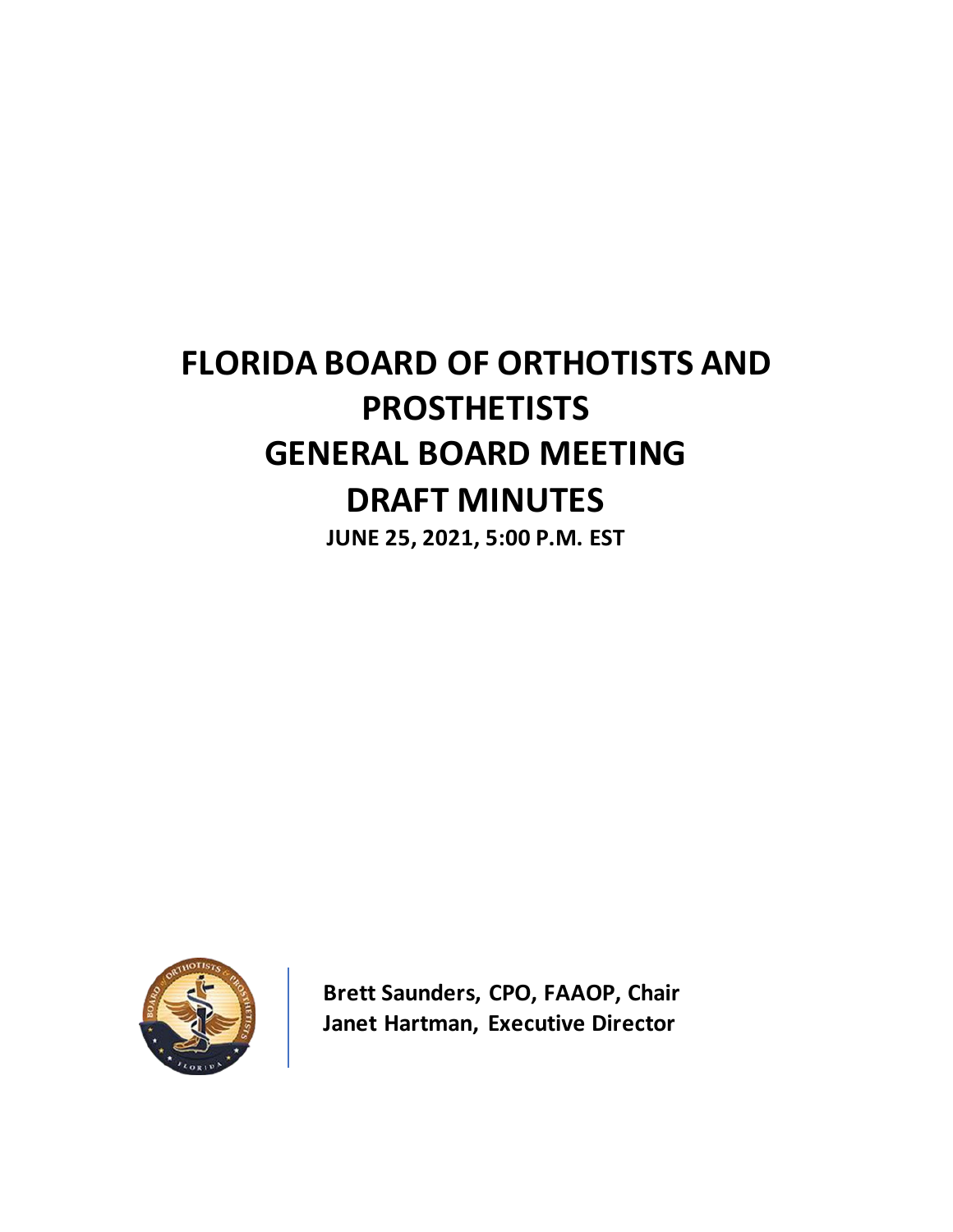## **I. CALL TO ORDER**

The meeting was called to order on Friday, June 25, 2021 at 5:00 P.M. EST by Brett Saunders, Chair.

### **A. Roll Call MEMBERS PRESENT**

Brett Saunders, CPO, FAAOP, Chair Anne DuBois, CPO, LPO, Vice-Chair Michael Wright, CPO, LPO Waldo Esparza, BsCP, LP

### **MEMBERS ABSENT**

Lance A. Benson

# **COURT REPORTER**

For The Record – (850) 222-5491

### **II. CHAPTER 64B14-2, F.A.C.**

The Board reviewed and voted to change the listed fees in 64B14-2.003, F.A.C. and 64B14-2.005, F.A.C. to align with the current fees charged by the department for delinquency and change of status.

After discussion, the following action was taken:

**Motion:** by Anne DuBois to accept the changes as presented for fee updates.

**Second:** by Michael Wright.

**Vote:** Passed Unanimously.

### **CHAPTER 64B14-2.003, F.A.C. DELINQUENT LICENSE FEE**

#### **SERC**

Will the proposed rule amendments have adverse impact on small business, or will the proposed rule amendments be likely to directly or indirectly increase regulatory costs to any entity including government in excess of \$200,000 in the aggregate in Florida within one year after implementation?

**Motion:** by Michael Wright votes "NO".

**Second:** by Anne DuBois

**Vote:** Passed Unanimously.

Should a violation of this rule or any part of this rule be designated as a minor violation?

**Motion:** by Michael Wright votes "NO". **Second:** by Anne DuBois. **Vote:** Passed Unanimously.



### **STAFF PRESENT**

Janet Hartman, Executive Director Eric Pottschmidt, Program Operations Administrator

### **BOARD COUNSEL**

John B. Fricke, Jr., Assistant General Counsel